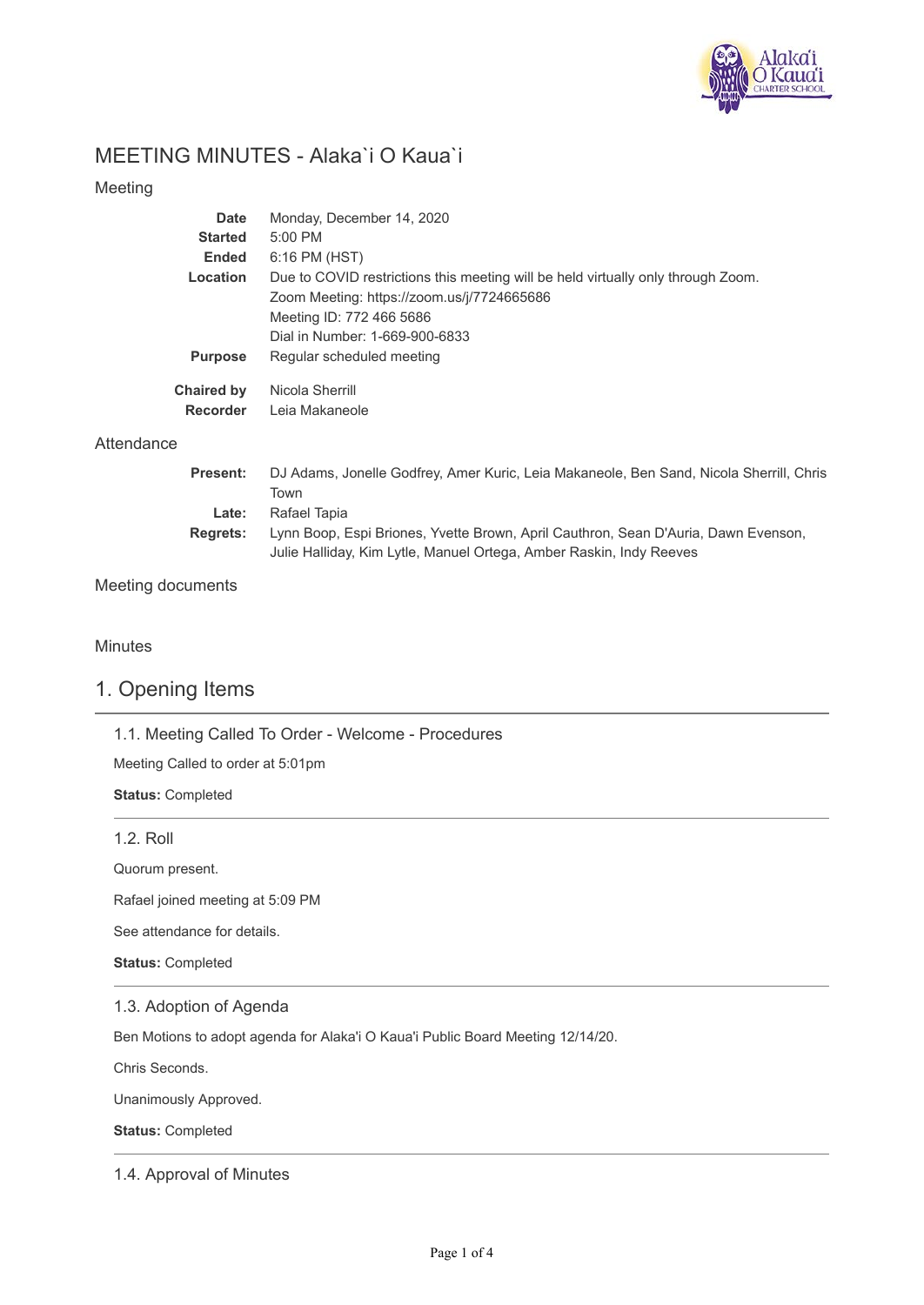

Ben Motions to adopt the minutes from Alaka'i O Kaua'i Board meeting on 11/16/20.

Chris seconds.

Unanimously Approved.

#### **Status:** Completed

• Alaka'i Minutes-2020-11-16-v6.pdf

## 2. Curriculum Moment

### 2.1. Curriculum Moment

#### <https://animoto.com/play/vVJFzzatp7xm0w5ti3j1Vg>

Bailey Raines First Grade Facilitator shared a video in regards to her PBL focused on the Learner's Desired Future Occupation.

**Status:** Completed

# 3. Comments From Guests

### 3.1. Comments

We invite guests to comment during this time. We limit each speaker to 3 minutes. Please state your name and the agenda item you would like to comment.

Guests :

Parents Advocated for the School Re-Opening Plan to be updated to reflect the County of Kaua'i's "Tier System". Specifically regarding the count of Covid-19 cases that would switch our school from In-person Education to Hybrid/ Distance Learning.

- 1. Hannah Larmen
- 2. Rachel
- 3. Jim Brown
- 4. Gizelle Gregorius

**Status:** Completed

## 4. Administrative Reports

- 4.1. School Director Report
	- Education/Curriculum
	- **•** Facilities
	- Enrollment
	- Fundraising / PTO
	- Personnel

Education: Facilitators are in progress of "progress Reports"

Facilities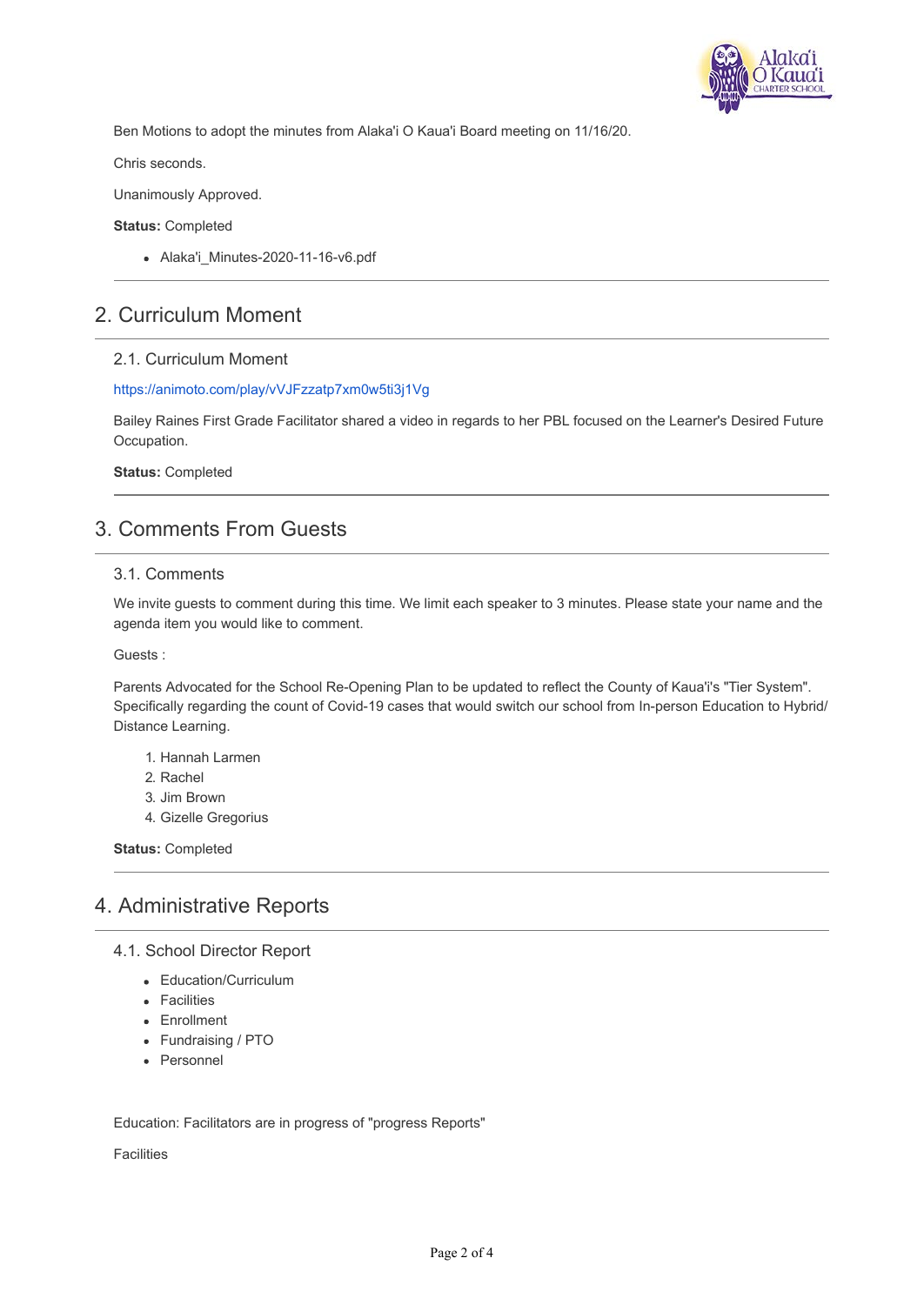

Installed and raised our Both American and Hawaiian Flag

Septic Tank Update. No Progress as of this Date.

Pest Control Scheduled Dec. 18th .

Enrollment 160 as of Dec. 8th

PTO Meeting December 7 Reviewed the Pie Fundraiser- \$500.00

Personnel:

Patricia getting us caught up on HR deficiencies.

Achieved Approval for Financial Support to hire another para-professional.

**Status:** Completed

Director Board Report December 14th, 2020.docx

#### 4.2. Treasurer Financial Report

Beginning November bank balance: \$383,574.56

Ending November bank balance: \$302,075.96

Deposit of \$655,565 enrollment true up and 2nd payment of State funds on Dec 1.

Alakai did not receive any of the board financial reports, reconciliation statement, general ledger detail or tracking report for November from iLead.

**Status:** Completed

#### 4.3. Board Committee Reports

- Chairperson report
- Education and Curriculum: Chris
- Human Resources Oversight: Leia
- Facilities and Maintenance: Rafael
- Board development and Governance: Nicola
- Finance and Audit: Ben

Band Wagon Presented putting a Band Together for the school with Looking towards a future "Battle of the Bands"

Education and Curriculum:

No report at this time.

Human Resources Oversight:

No reports at this time.

Facilities:

Alaka'i due to budget cuts will not be proceeding with Landscaping Contracts at the moment and will contact company's in regards to proposals.

Board Development :

Potential New Board Member Application and Resume received.

**Status:** Completed